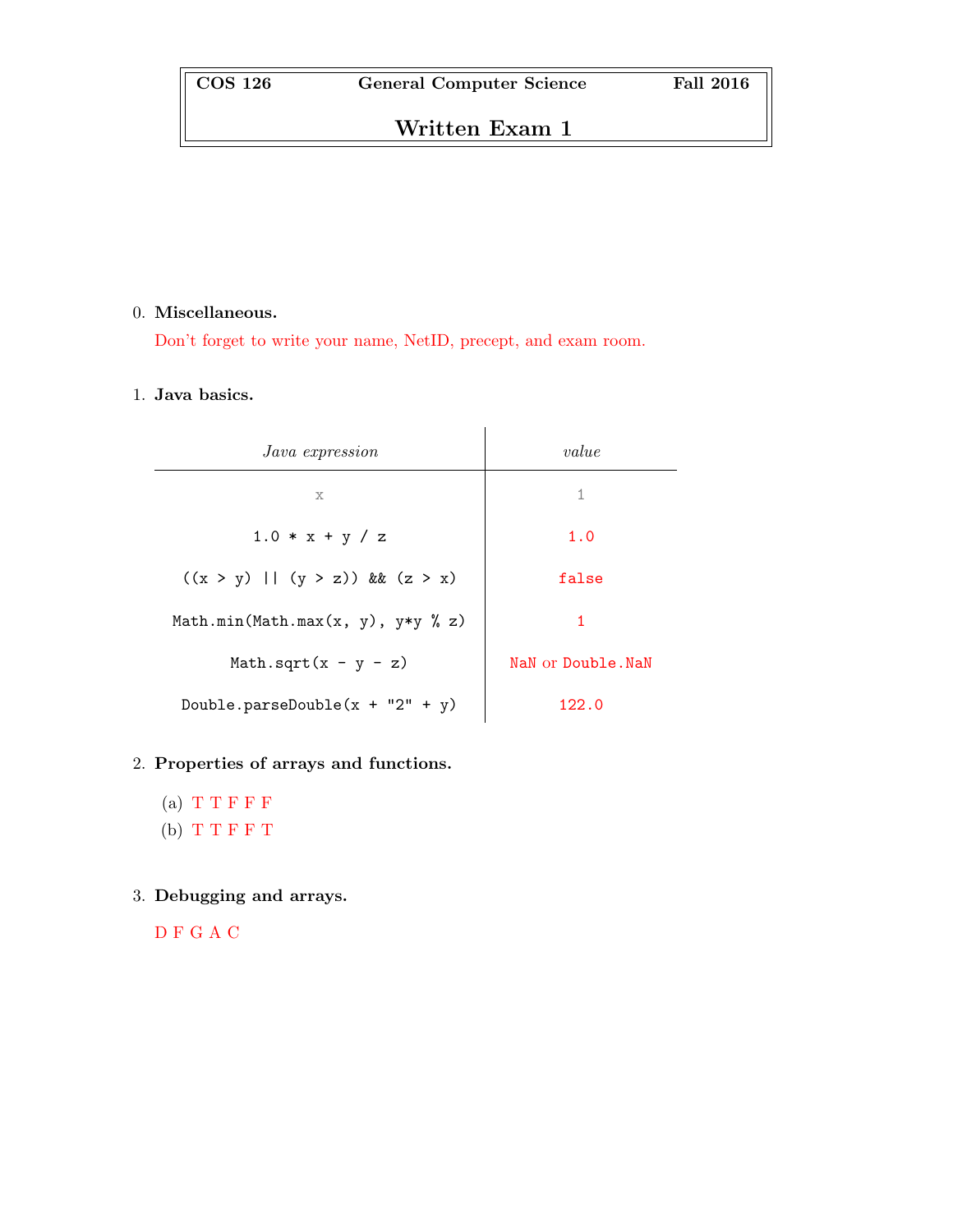#### 4. Functions.

(a) CKDKEK

The letters C, D, and E can be permuted in any order. EKGKHK is an alternative solution, but poorer style.

```
public static boolean oddParity(boolean x, boolean y, boolean z) {
    int count = 0;
    if (x) count++;
    if (y) count++;
    if (z) count++;
    return (count \frac{9}{2}) != 0;
}
```
(b) GEHFE

```
GEHFJ, GIHFE, GIHFJ are alternative solutions, but poorer style.
```

```
public static boolean oddParity(boolean x, boolean y, boolean z) {
   if (x && y) return z;
   else if (x \mid y) return !z;
   else return z;
}
```
This part is tricker than it might appear. It is tempting to start with IAGB, but then you quickly get stuck.

#### 5. Recursion.

(a)

n 0 1 2 3 f(n) "0" "1" "1201" "1201311201"

 $(b)$  T T T

- Let  $L_n$  be the length of the return value of  $f(n)$ . Then,  $L_n = L_{n-1} + 1 + L_{n-2} + L_{n-1}$ , with  $L_0 = L_1 = 1$ . From above,  $L_2 = 4$  and  $L_3 = 10$ . Thus,  $L_4 = 10 + 1 + 4 + 10 = 25$ and  $L_5 = 25 + 1 + 10 + 25 = 61$ .
- Exchanging statements 2 and 3 can have an effect only when n is 1. When n is 1, the modified function still returns "1"—it just performs the unnecessary work of calling f(0) before doing so.
- The function  $f()$  has no side effects (such as printing to standard output). Thus first =  $f(n-1)$  and third =  $f(n-1)$  will always be equal, and the return value in the original function  $(first + n + second + third)$  will always equal the return value in the modified function  $(first + n + second + first)$ .